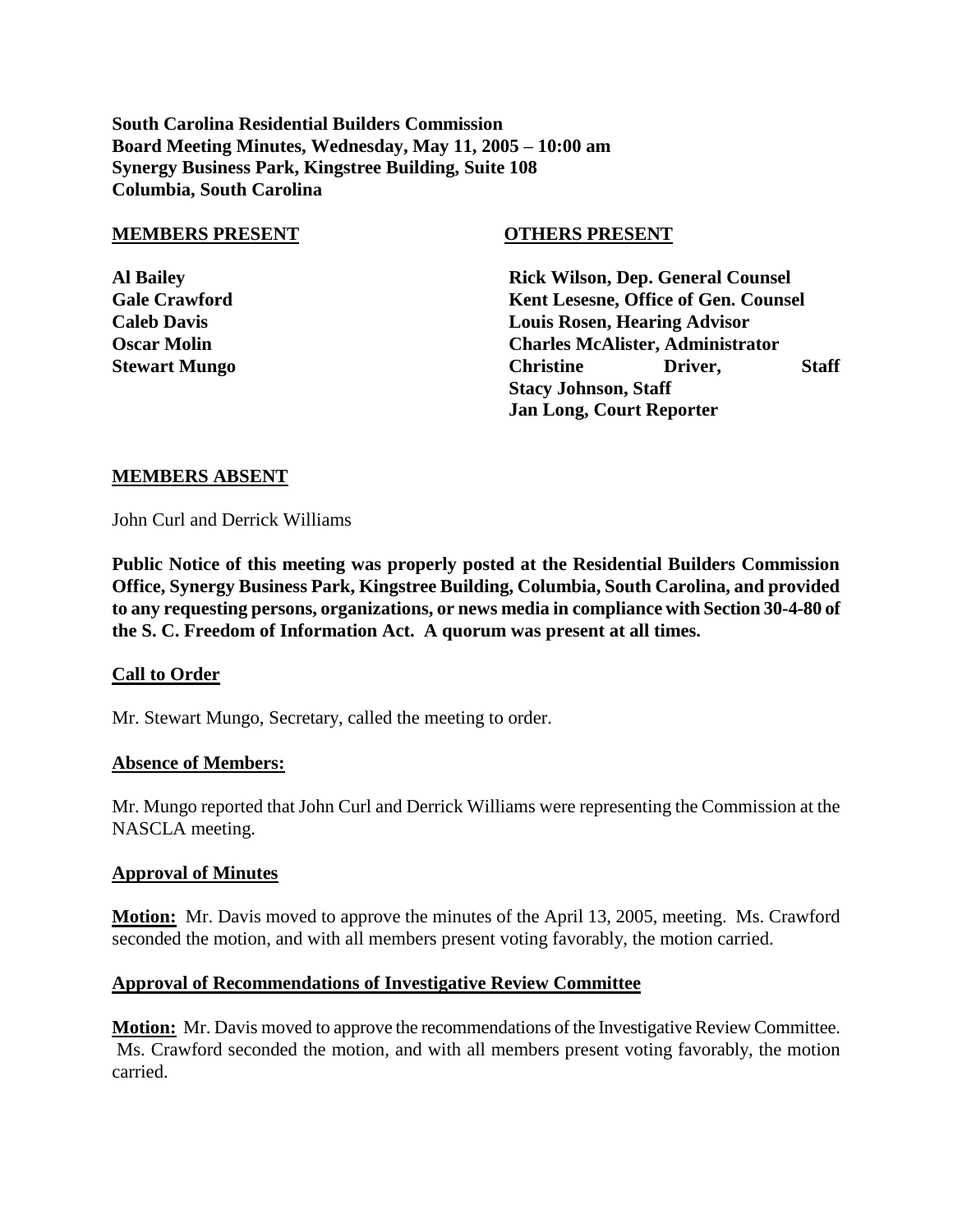# **South Carolina Residential Builders Commission Board Meeting Minutes, Wednesday, May 11, 2005 Page 2 of 3**

# **Approval of Recommendations of Administrative Hearing Officer/Citation Hearing**

**Motion:** Mr. Davis moved to approve the recommendations of the Administrative Hearing Officer/Citation Hearing for Kenneth Thigpen, James Rothert, and David Belote. Mr. Bailey seconded the motion, and with all members present voting favorably, the motion carried.

# **Approval of Recommendation of Administrator for Bond Claim**

**Motion:** Mr. Davis moved to approve the recommendation of the Administrator for Bond Claim. Mr. Bailey seconded the motion, and with all members present voting favorably, the motion carried.

# **Application Review**

Jarrod C. McCormick – Mr. McAlister informed the Commission that Mr. McCormick has applied for a residential builder's license. Mr. McCormick has a previous history of criminal convictions.

After some discussion and review of Mr. McCormick criminal record Mr. McCormick stated that he is willing to submit to any conditions of the Commission.

**Motion:** Mr. Bailey moved to issue Mr. McCormick a specialty contracting registration, upon compliance with all requirements for registration. The specialty registration shall be issued in a probationary status, provided he complies with the following terms and conditions of probation.

- a) Maintain a surety bond acceptable to the Commission in the amount of Five Thousand and No/100 (\$5,000) Dollars.
- b) Maintain a record for each job performed while on probation. Each record must include, among other things, a copy of any and all inspection reports issued by local building inspectors that relate to compliance with applicable codes and workmanship. Each record also must include a letter from the homeowner regarding performance and adherence to professional standards.

Which shall continue in effect for a period of not less than one year and until further Order of the Commission. Mr. Davis seconded the motion, and the motion carried by a vote of four to one. Ms. Crawford opposed the motion.

# **New Business**

None